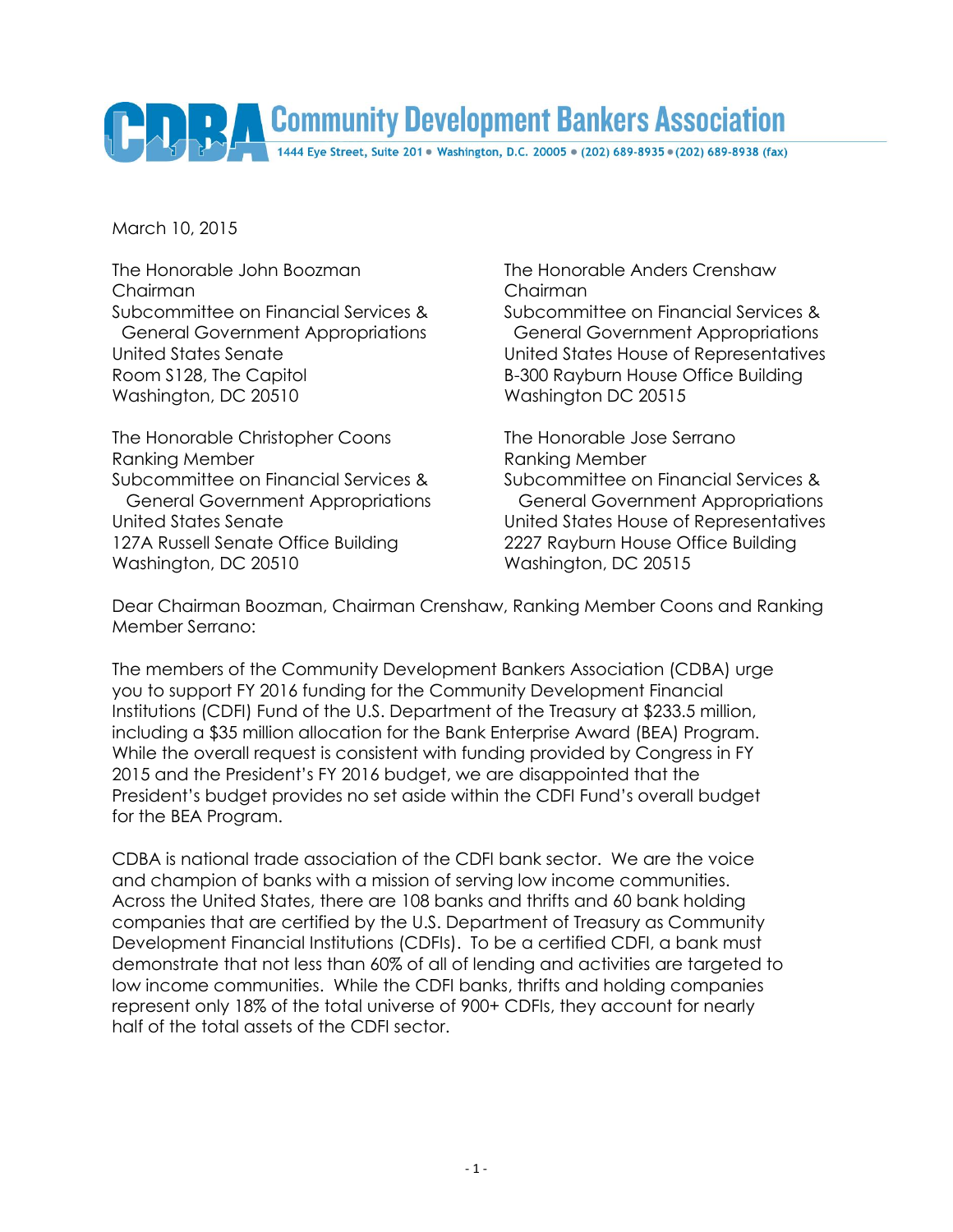#### **Support the CDFI Fund at Fund Levels Proposed by the Administration**

Hundreds of CDFIs across the United States have participated in the programs of the CDFI Fund. Demand for all of the programs of the CDFI Fund is consistently oversubscribed many times over annual appropriated levels. The CDFI Fund has a proven, documented track record of creating impact and is invaluable in delivering credit to communities that otherwise might not be served. The CDFI Fund is one of the Federal government's best market-based strategies for leveraging and channeling needed resources to our most challenged communities to restore economic vitality.

Since 1994, the CDFI Fund has awarded more \$2 billion to CDFIs working in low income communities. In FY 2014 alone, CDFIs made over 28,000 loans and investments totaling nearly \$3 billion, financing 12,000+ small businesses, over 25,000+ affordable housing units, and more than 35,000+ jobs. As you know, low income families and communities are among the hardest hit during periods of economic downturn and slowest to recover. Without the support of all of the program of the CDFI Fund, results would have been impossible.

## **Preserve and Grow the Bank Enterprise Award Program**

The BEA Program provides incentives for FDIC insured institutions to: (1) support CDFIs through grants, loans, investments and other assistance; and (2) promote investment in the most distressed communities in the nation. Since 1996, the BEA Program has made \$393 million in awards and helped facilitate billions in new investments that benefits the most difficult to serve markets.

The CDFI Fund's 1994 authorizing statute established that 33.3% of all program funds be allocated for the BEA Program. Since the CDFI Fund's authorizing statute expired in 1998, the amount that has been allocated by appropriators has gradually declined to less than 8% in 2014 – despite the fact that the CDFI Funds overall funding has increased significantly. If the BEA Program had been funded as Congress originally intended, the program would have received \$66 million – rather than the \$18 million -- in 2014.

The justification for increasing the BEA allocation within the CDFI Fund to \$35 million is based on its strong impact, leverage and demand:

• Impact: BEA is highly impactful. A 2012 analysis by the CDFI Fund reported that the BEA Program is the most targeted of all of the agency's programs. The report states that 90% of all monies going to the lowest low income census tracts (30% poverty plus 1.5 national unemployment). By comparison, only 61% of CDFI Program and 83% of New Markets Tax Credit Program resources were targeted to the most distressed places. In addition, since 2009, BEA awardees that receive \$50,000 or more report on the use of their award post-receipt. An analysis of 2012 BEA awardees found that an additional \$15.27 million in new BEA qualified activities were performed over and above qualified activities performed to earn the BEA award.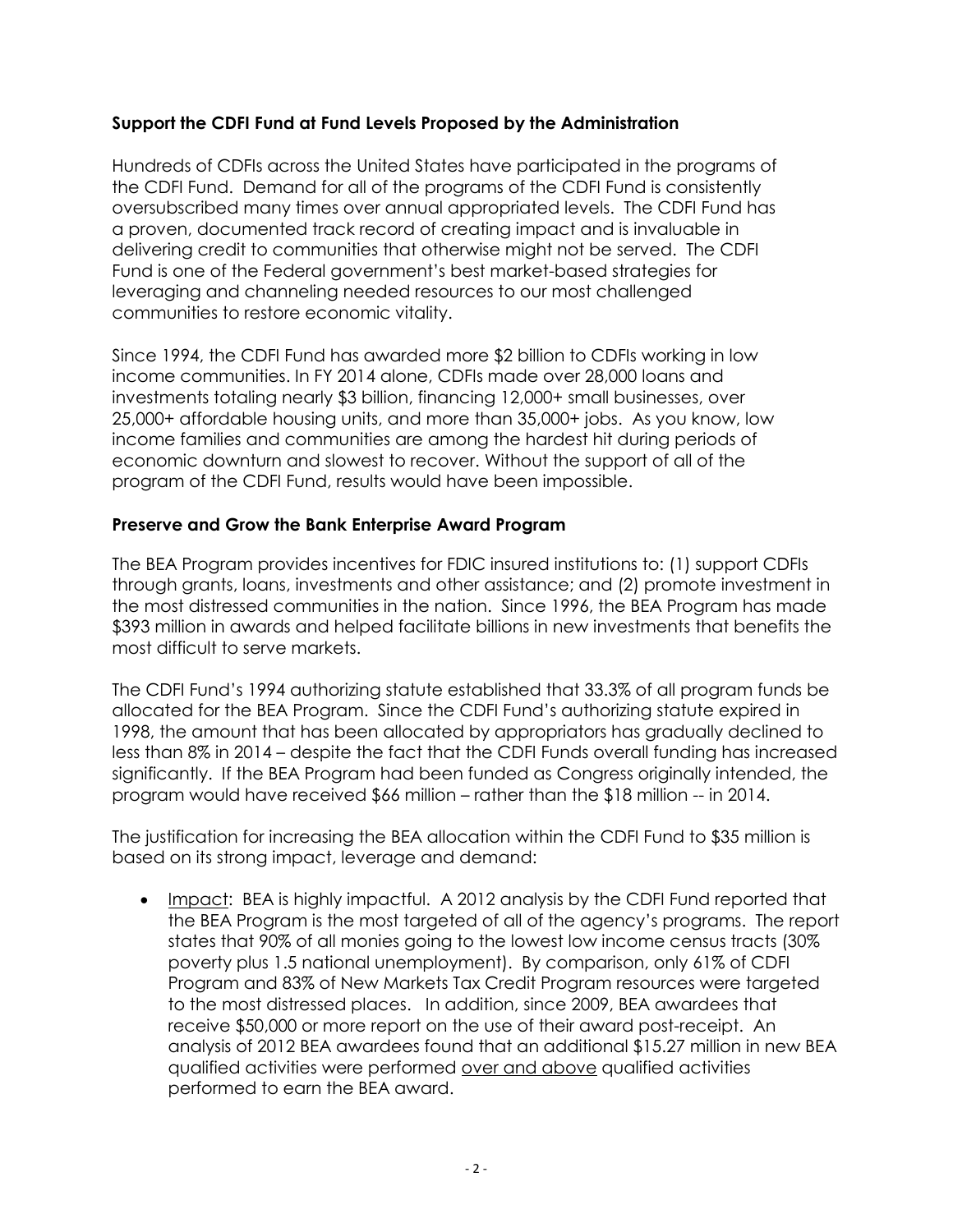- Leverage: BEA is highly effective in leveraging private dollars. Over 2010-2014, \$57 million in BEA awards have leveraged \$203 million in support to CDFIs, \$1.6 billion in loans and investments in Distressed Communities, and provided \$73 million in financial services to distressed communities.
- Demand: BEA has the strongest demand among the CDFI Fund programs and is far oversubscribed compared to other programs. In 2014, only \$1 in funding was available for every \$12 in requests -- with the CDFI Fund receiving \$211 million in requests for \$17.9 million available. By comparison \$1 in funding was available for every \$2.38 in requests for the Financial Assistance Program, \$3.98 for Healthy Foods Financing Initiative, and \$7.39 for New Markets Tax Credits. The dollar amount of BEA requests increased by 230% from \$91 million in 2013 to \$211 million in 2014; yet, the program had only sufficient resources to fund \$17.9 million in awards in 2014.

## **Importance to CDFI Bank Sector**

Without question, the BEA Program has been the most important and effective of all of the CDFI Fund's Programs in supporting and promoting the work of the CDFI Bank sector since the Fund's inception in 1994. Among all of the CDFI Fund's Programs, it is the most consistent in providing financial support.

- Since 1996, the BEA Program has provided nearly \$215 million in support to CDFI banks whereas the CDFI Program (including FA, CORE, SECA, TA) has made only \$92 million in awards to CDFI banks and their holding companies.
- During the same time period, the BEA Program has made awards to 104 CDFI banks; whereas the CDFI Program has reached 49 banks & bank holding companies.
- Despite their importance to the CDFI industry, CDFI banks and their holding companies have only received 6.7% of the CDFI Program funds whereas they have received 52% of the BEA monies since the inception of the CDFI Fund.

Finally, BEA benefits small community banks – not big banks. Over the past five years (2010-2014), 48% of all award dollars have been awarded to banks with total assets of less than \$250 million (the Federal bank regulatory agency definition of a "small bank") with 85% of awards going to community banks with less than \$1 billion in total assets. Only 3% of award dollars have gone to the largest "money center" banks (\$100 billion or greater).

#### **In the interests of promoting new jobs and continued economic recovery in the hardest hit rural and urban communities of our nation, we urge you to fund the CDFI Fund at \$233.5 million and allocate \$35 million to the BEA Program.**

We thank you for consideration of these recommendations and look forward to working with you to preserve credit availability in distressed communities. If you have questions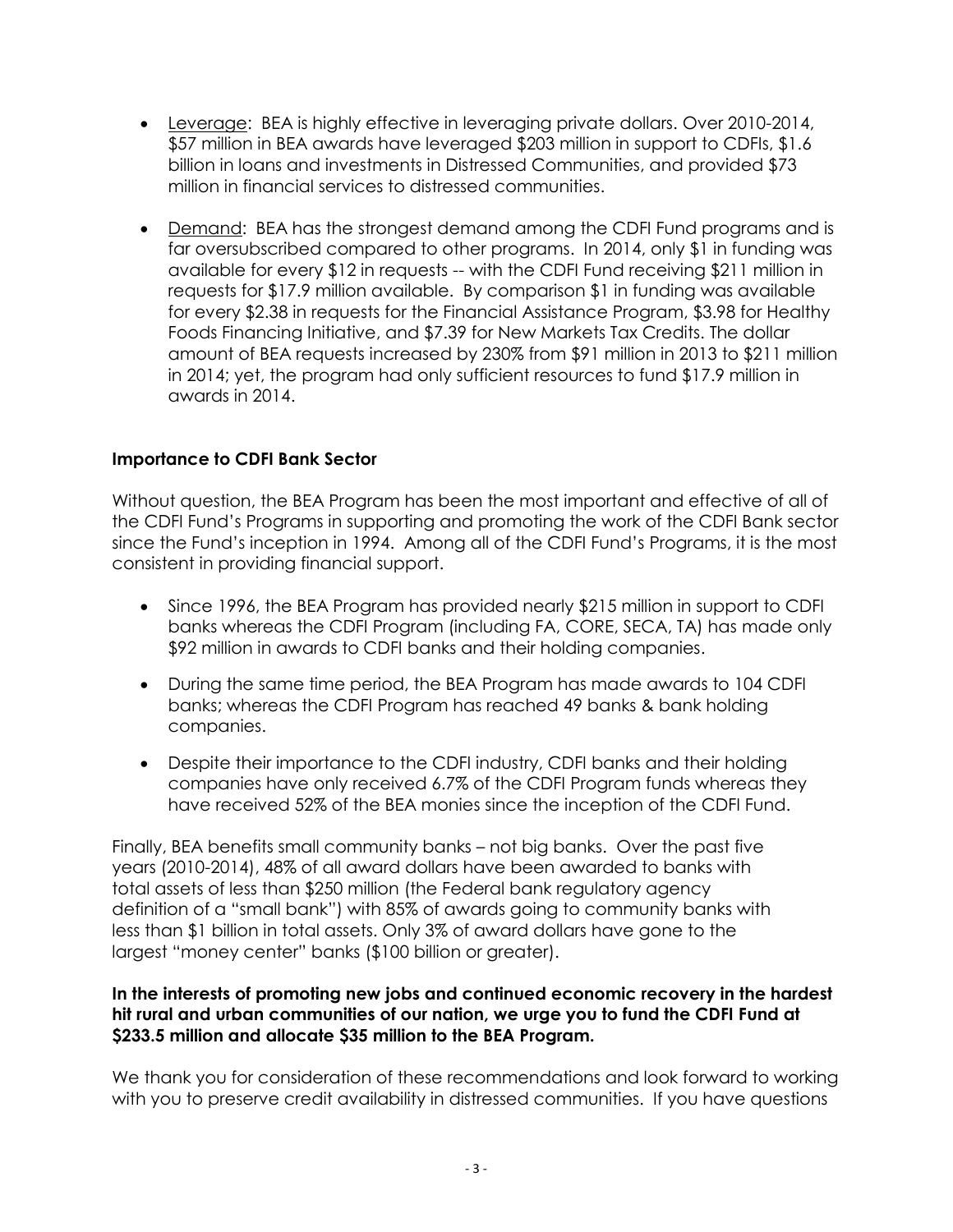or comments, please contact Jeannine Jacokes, Chief Executive and Policy Advisor, at (202) 689-8935 ext. 222 or jacokesj@pcgloanfund.org.

Sincerely,

The Membership of the Community Development Bankers Association

1st Southwest Bank ABC Bank Albina Community Bank Bank of Anguilla Bank of Kilmichael Bank of Montgomery Bank of Vernon Bank2 BankFirst Financial **BankPlus** Beneficial State Bank Broadway Federal Bank Carver Federal Savings Bank Carver State Bank Central Bank of Kansas City City First Bank of DC City National Bank of New Jersey Community Bancshares of MS Community Bank of the Bay Farmers and Merchants Bank of Baldwyn MS Finance and Thrift First American International Bank First Eagle Bank First Independence Bank First Security Bank Guaranty Bank & Trust Illinois Service Federal Savings and Loan Association Industrial Bank International Bank of Chicago Mechanics and Farmers Bank Merchants and Planters Bank Metro Bank Mission Valley Bank Native American Bank Neighborhood National Bank Noah Bank OneUnited Bank Oxford University Bank Pan American Bank People's Bank of Mendenhall MS RiverHills Bank